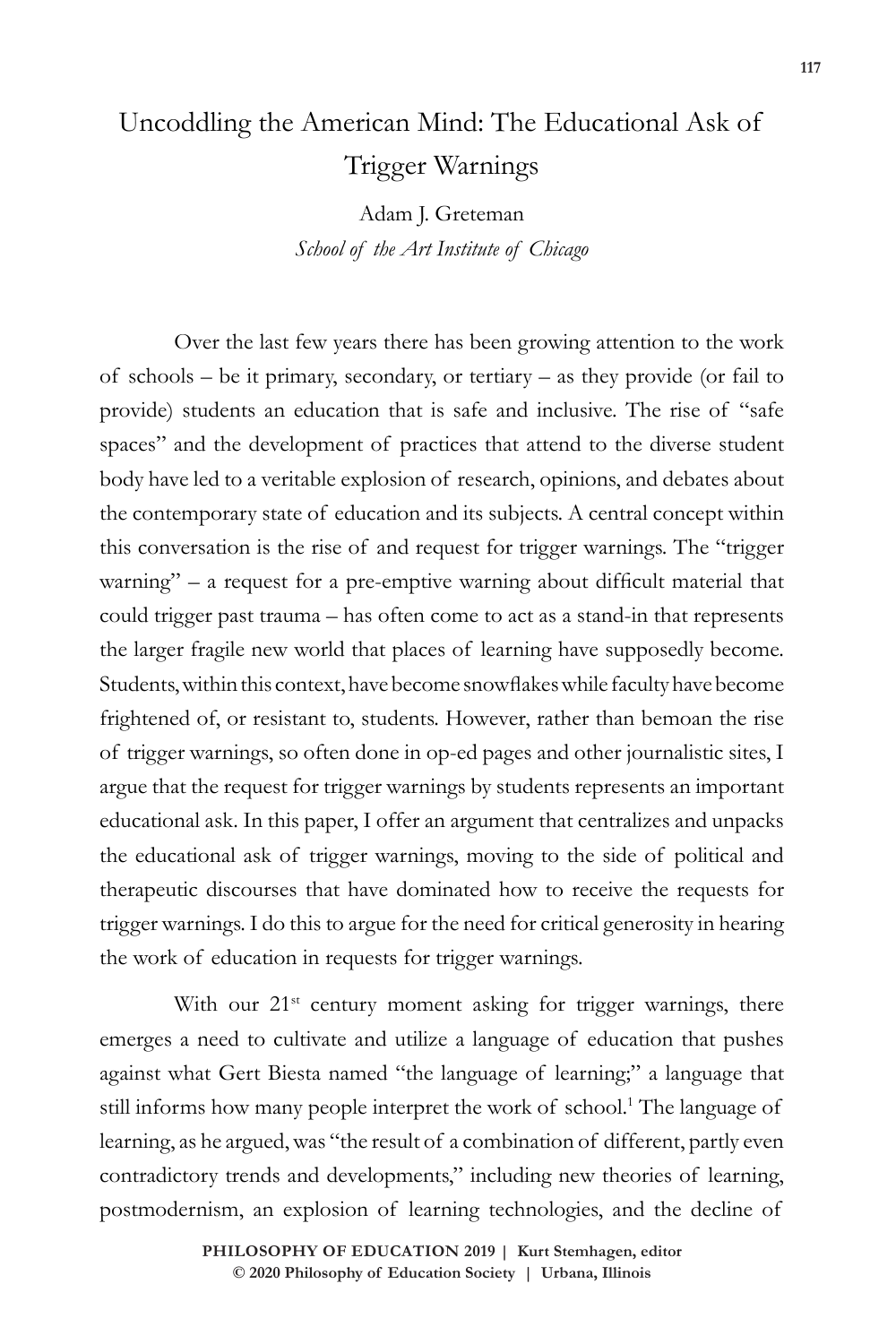the welfare state. These trends and developments were not all bad, offering important insights and inroads into thinking about the work of "learning," as they interact with one another amidst the complex terrain of the contemporary world and its educational institutions. Yet, the language of learning – through these developments – positioned education as an economic transaction where the student became the consumer, the teacher the provider, and "learning" the commodity to be exchanged. "This is the logic," Biesta argued:

> which says the educational institutions and individual educators should be flexible, that they should respond to the needs of the learners, that they should give the learner value for money, and perhaps even that they should operate on principle that the customer is always right.<sup>2</sup>

In drawing attention to and raising caution to this language of learning, Biesta moved to offer an alternative language. Critiquing the language of learning was not enough. Instead, he asserted the need to "reclaim – or rather: reinvent – a language of education."<sup>3</sup> This language of education would push against and offer ways of reframing the work and purposes of education beyond economic sensibilities to attend to contemporary relations that exist within education as students become unique subjects.

## ON TRIGGER WARNINGS

Schools in the  $21^{st}$  century exist less as places to get information, but as Charles Bingham has argued, as places where people meet and relate to the self, one another, information, and teachers.<sup>4</sup> Students and teachers are meeting and their different relationships to knowledge are provoking contestations about such relations in schools. These contestations come in various forms and seemingly provoke a fair amount of hand-wringing and concerns about, as Lukianoff and Haidt, argue, a "coddling of the American mind."5 A key object of such ire in contemporary education is the rise, request, and use of trigger warnings in classrooms; a trend that Lukianoff and Haidt take up and on to illustrate a crisis in the work of a liberal education. In their brief history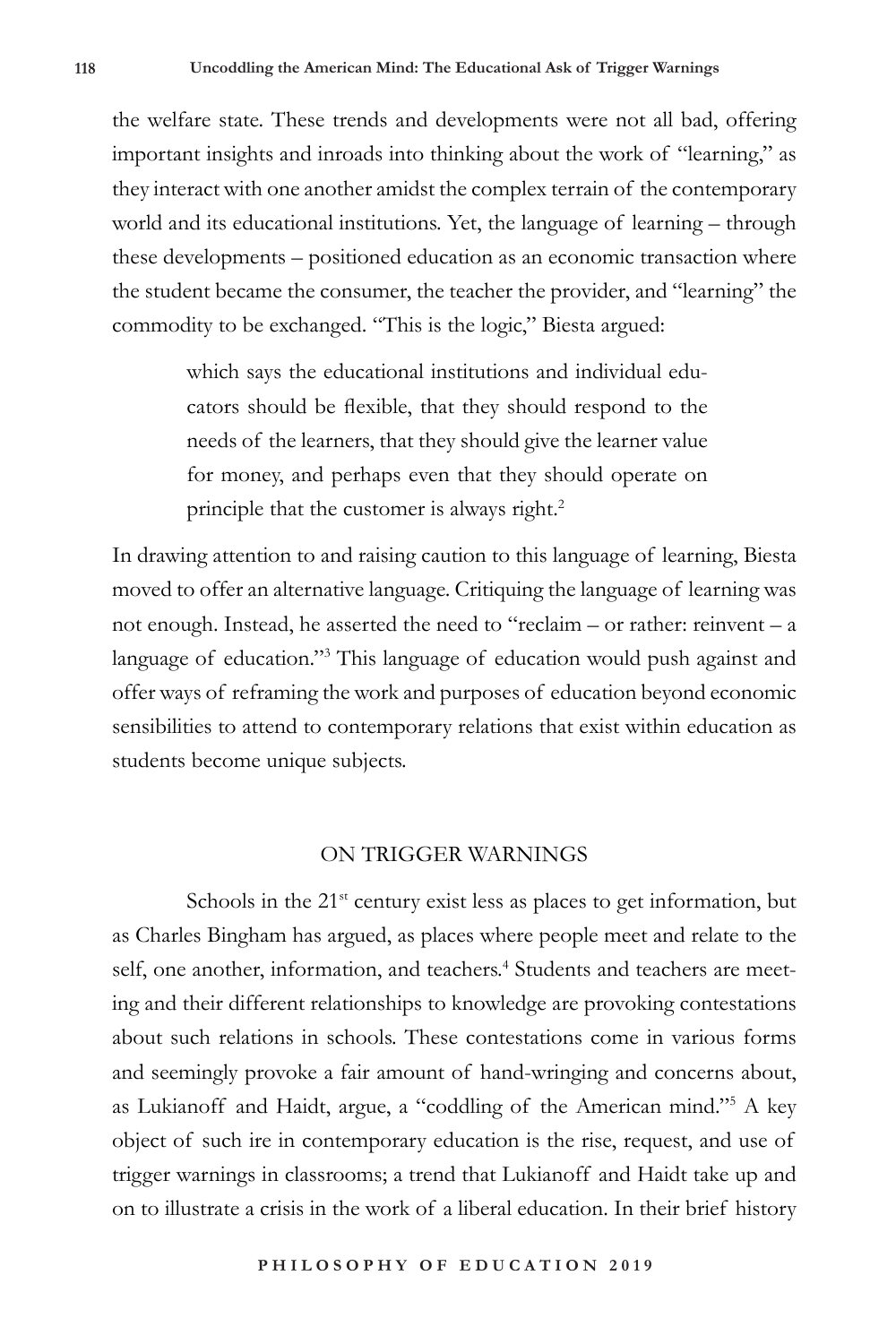of trigger warnings, they show that the concept – while emerging post World War I to treat what is now called PTSD – came to mainstream attention around 2011, reaching an "all time high" as a search term trend in 2015.<sup>6</sup> The rise of trigger warnings in universities followed a similar trajectory – making it a significant concept for the second decade of 21<sup>st</sup> century higher education. While they offer a paranoid look at the rise of trigger warnings as a component of the coddling happening on college campuses, I offer a different interpretation that reads trigger warnings as a key educational ask in wrestling with fragmented knowledges and the histories these previously subjugated knowledges and histories bring into the work of education. Lukianoff and Haidt, along with others, rightly point out concerns trigger warnings have had, in extreme cases, on freedom of speech, working conditions, and professional practices from the realm of political thought. They additionally illustrate concerns about mental health and student "fragility." Missing however is an interpretation of what such requests "ask" in the everyday work of education. When students "ask" for trigger warnings, what do such asks illustrate about the work of education and its relations beyond the frames of politics and therapy?

Trigger warnings in many accounts – at least those in mainstream press – are positioned as signs of an overly fragile student body – "snowflakes" – and a weakening of the intellectual project of schools. The concern for education lacking intellectual rigor in favor of student well-being is not new. Arthur Bestor in *Educational Wastelands* offered a critique of mid-20<sup>th</sup> century public education that had, in his estimation, repudiated the position of the founders of American public schools.7 American public education, in his interpretation, had been founded on the principle that intellectual training was central to the democratic project. Yet, by the mid-20<sup>th</sup> century, public education had drifted, with public school administrators and professors of education turning toward ideas that decentralized intellectual training for other purposes beyond the intellect. For Bestor, "this curious line of argument can be summed up as follows: because intellectual training was once monopolized by an aristocracy, it retains its aristocratic character even when extended to the masses of men."8 The rise of progressive education (variously defined) and "life adjustment" training, for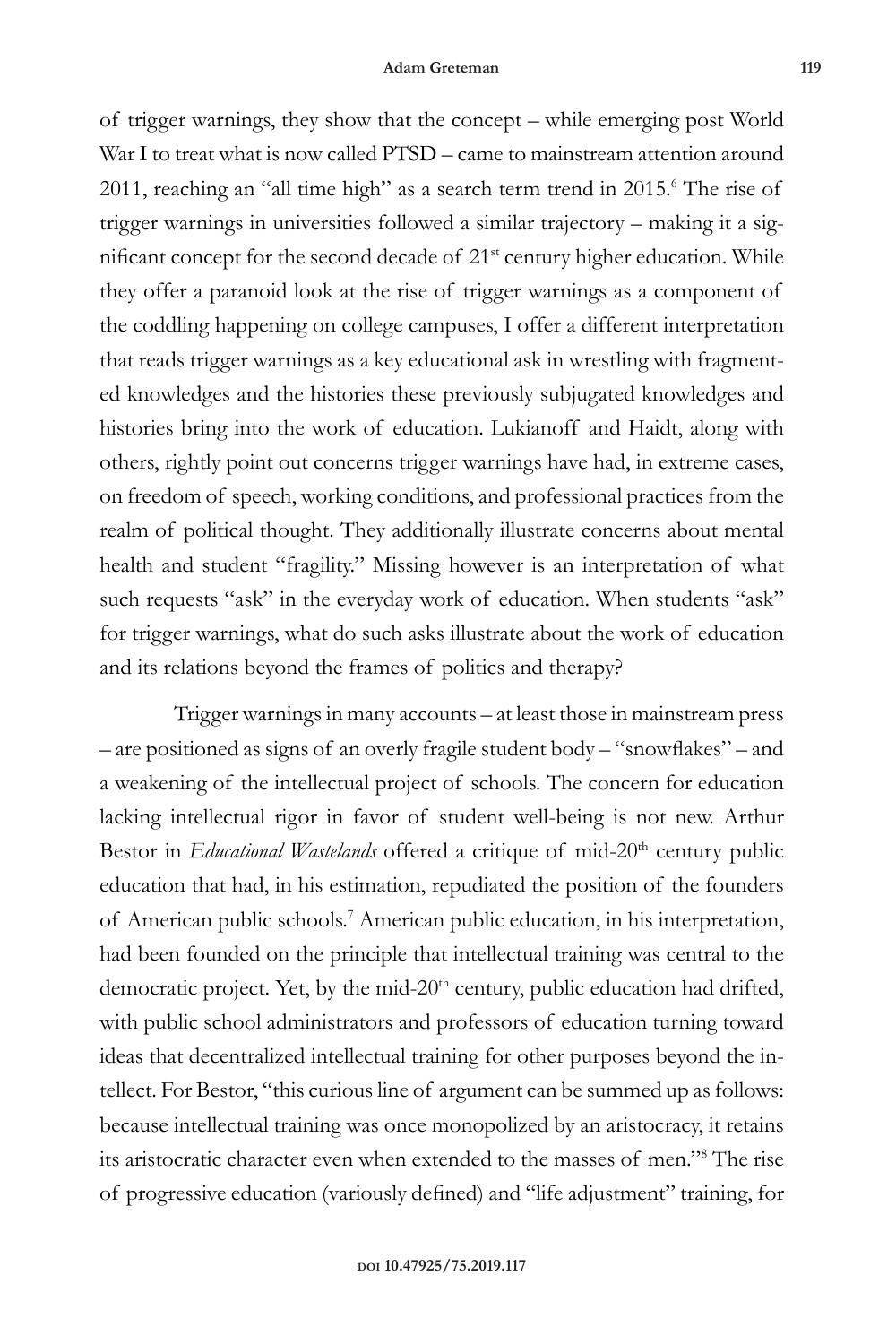him, illustrated a weakening of the work of education and lowered the aims of school. This weakening and lowering of aims presented a serious threat to liberal education and its "deliberate cultivation of the power to think."<sup>9</sup> Schools in lowering their aims had become wastelands where education itself no longer happened. Instead, it might be said that schools merely "schooled" subjects.

More than a half-a-century after Bestor's critique, 21<sup>st</sup> century critiques of education return to illustrate its weakening and, as Lukianoff and Haidt's evocative phrase illustrates, a "coddling of the American mind." Progressive education and life-adjustment training are no longer the culprit, rather various critical theories and modes of political activism – from feminism and critical race theory to queer theory and disability studies – are, it seems, to blame. These late 20<sup>th</sup> century interventions and intellectual projects have poked and prodded the archives and practices of schools to push against and expand what knowledge and whose knowledge counts as part of education. Such work has provoked a large amount of political controversy showing how these various "critical" approaches dangerously disrupt and dispute the romanticized founding principles of American public schools and undercut the idea of intellectual rigor devoid of politics. Yet, these critical approaches are themselves rooted in traditions of liberal education, offering expanded views on knowledge, ethics, aesthetics, and more. Additionally, they've worked to push against the standards and accountability reforms initiated in the 1980s that worked to straighten out and limit the work of education in schools to those forms of knowledge easily "assessed" and "tested."

For Bestor, however, "schools exist to teach something, and this something is the power to think."10 In his argument, this power to think is rooted in intellectual training, training that attends to disciplinary knowledge. Disciplines were less static entities, but methods for organizing knowledge out of "evolving experience" and engaging education as an intellectual project.<sup>11</sup> "An American public school system" he argued, "shall be educational."<sup>12</sup> And the responsibility of this educational system is to transmit the power of thinking to younger generations so they can benefit from histories of knowledge development and add to such knowledges in their own time. Knowledge is transmitted not to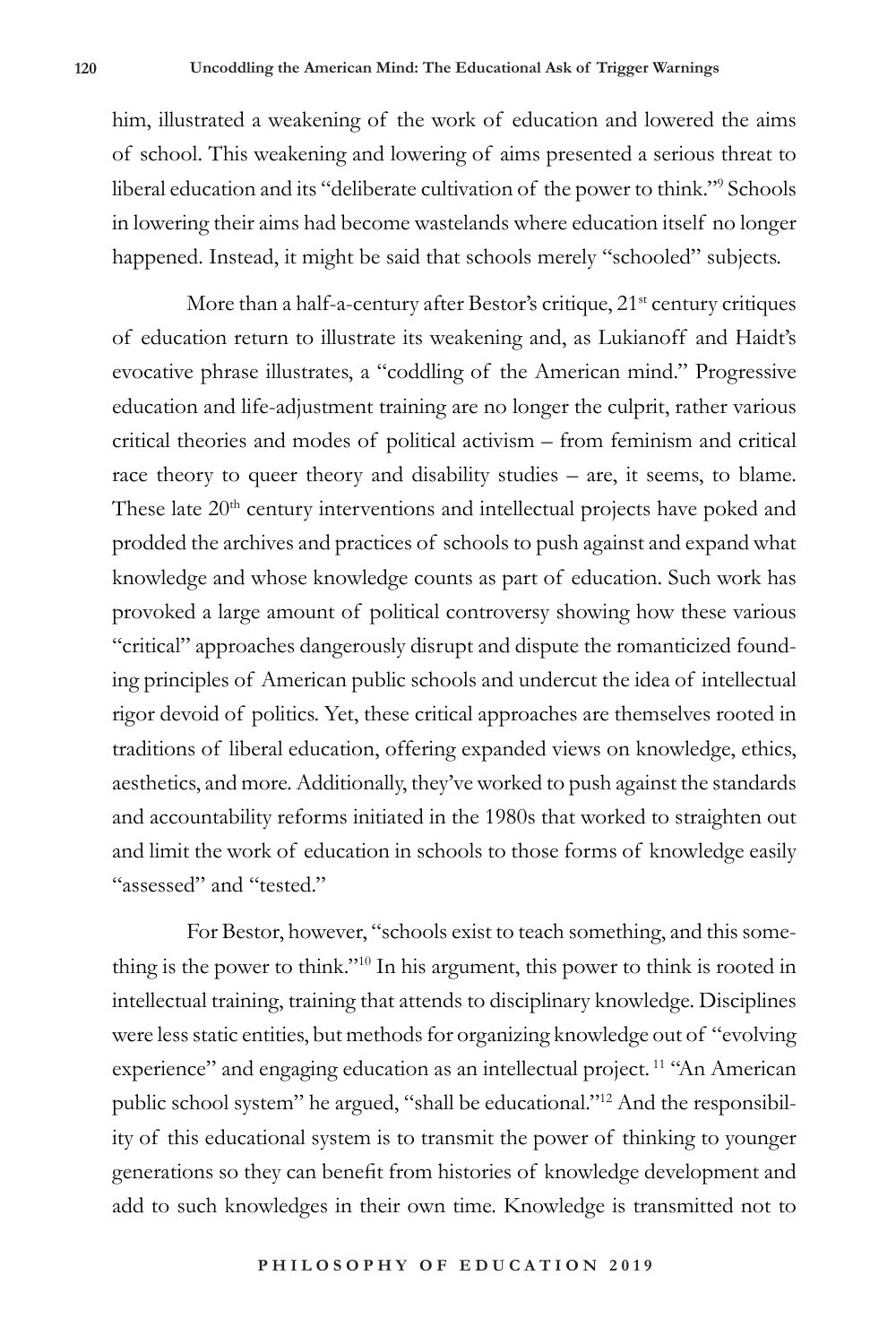#### **Adam Greteman 121**

remain the same, but to assist new subjects to enter the world. For Bestor, "the older disciplines have emerged, and newer ones are emerging, as responses to man's [*sic*] imperious need for that wide-ranging yet accurate comprehension which means power – power over himself [sic] and over all things else."<sup>13</sup> In the intervening years since Bestor's argument, significant changes have been made in expanding the disciplines and cultivating new ways of thinking within school – including ways of thinking that question the centrality of man (as a universal subject) and his power "over all things else."14

As such, I argue that trigger warnings are less a sign of the coddling of the American mind and more a sign of the continued challenges of doing the work of education as it comes to grapple with new bodies – literal bodies of students and their expanding bodies of knowledge. Trigger warnings, drawing on the expansion of who is in school, what and whose knowledge is taught, alongside the complex, often violent histories that are implicated in school, are central to uncoddling the American mind as it engages new and ever-emerging disciplines. This uncoddling is less about the minds of students who are in the midst of learning how to think and becoming subjects, but about adults who are unable to meet such requests as educational; interpreting such requests instead as political, as a sign of fragility, or a refusal to engage.

Trigger warnings may very well be political and therapeutic. However, there is also an educational ask present illustrating the role trigger warnings play in conserving the work of education. "Exactly for the sake of what is new and revolutionary in every child," Hannah Arendt pointed out, "education must be conservative; it must preserve this newness and introduce it as a new thing into an old world."15 Students coming into presence in the 21st century have access to information, representations, and more, differently than previous generations and this access is, in part, due to the expansion and proliferation of critical intellectual projects in the academy and beyond. Requests for trigger warnings are less evidence of "snowflakes" and a "coddling of the mind," and more so evidence of decades of critical scholarship and activism coming into the classroom not only as "information," but as ways of relating to the fragmentation of knowledge and becoming a subject of the 21<sup>st</sup> century. Such requests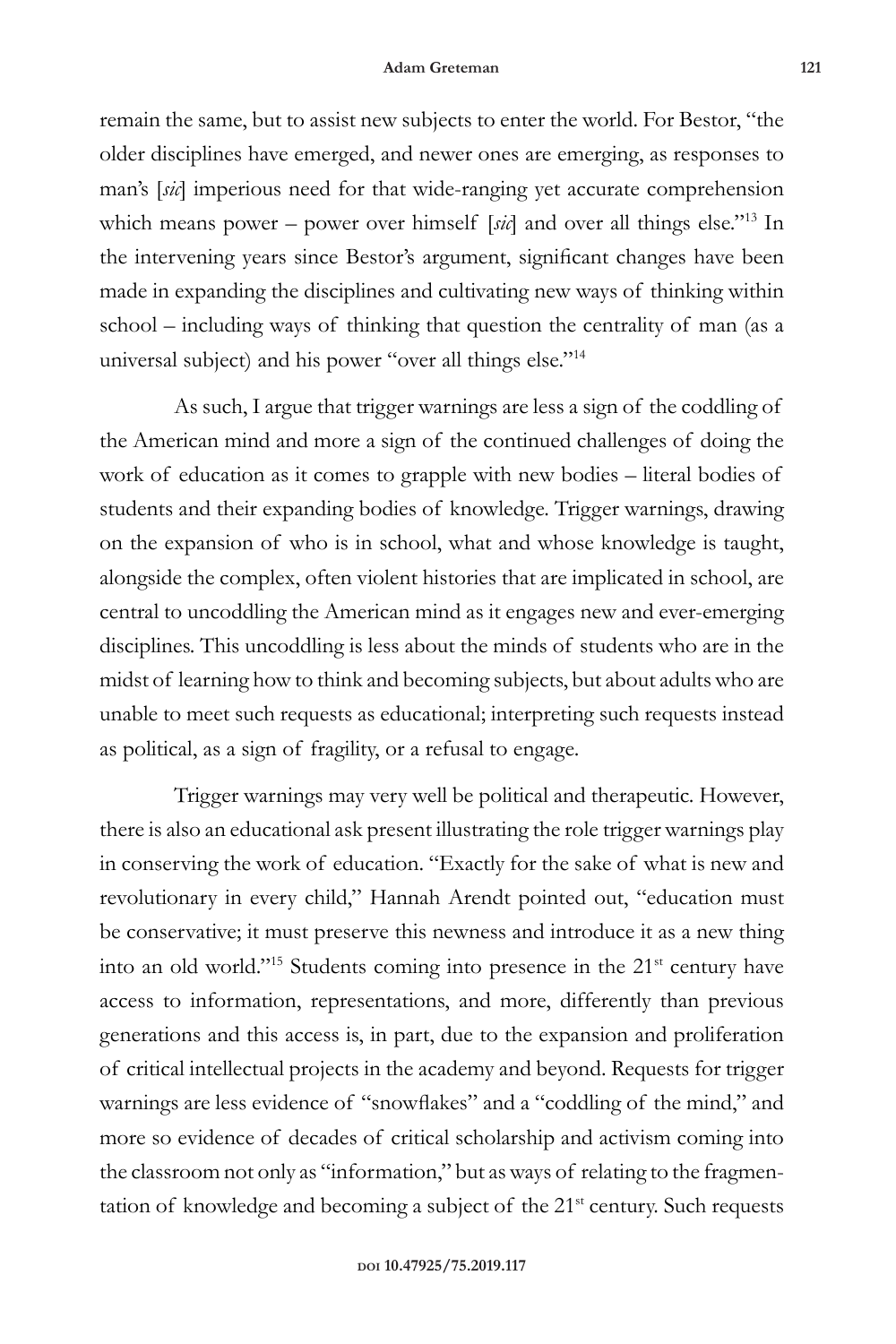illustrate a need to reinvent a language of education that responds both to the knowledges of difference and the ethics of meeting in the  $21<sup>st</sup>$  century classroom. Students are, after all, bringing new ideas – rooted in traumatic histories and violent presents – that challenge the old world and assert new and radical perspectives. The old world, of course, will not simply go by the wayside as "adults," often teachers, have a responsibility to help usher in students to the world and assist in preserving their newness. Those concerned with the "coddling of the American mind," are not so much providing a defense of liberal education, but refusing to recognize the work of education that is being asked in the very request for trigger warnings. Teachers have a responsibility to not bemoan the asks of students, but to listen to and hear such requests and refract such requests through the education relation – to help students interpret and make meaning within the ask itself.

### AN EDUCATIONAL ASK

Trigger warnings, when read as educational asks then, are less signs of the end of education, but central to the work of imagining the future of education as an encounter with knowledge between humans meeting in space and time of contested histories and politics. "Schools of the future, no matter what their origin or allegiance will be called upon to do more than what is loosely called 'community service'" according to Maxine Greene as "young people need to be coached, at the very least, in the skills required to cope with institutions, agencies of various kinds, family illnesses … ."16 Trigger warnings become, at least in my encounters with them in the classroom, opportunities to relate to students who are grappling with difficult knowledge and its embodied realities that have come into presence more and more. As schools have been opened up to more diverse populations, arguably a key legacy of twentieth century education reforms and the work of critical scholarship, the work of education evolves as well. Trigger warnings become sites to ponder the relations of education and, as Greene argued, "to ponder about the future of the school can only be to explore such moments, to expand the spaces where deepening and expanding conversation can take place and more and more meanings emerge."17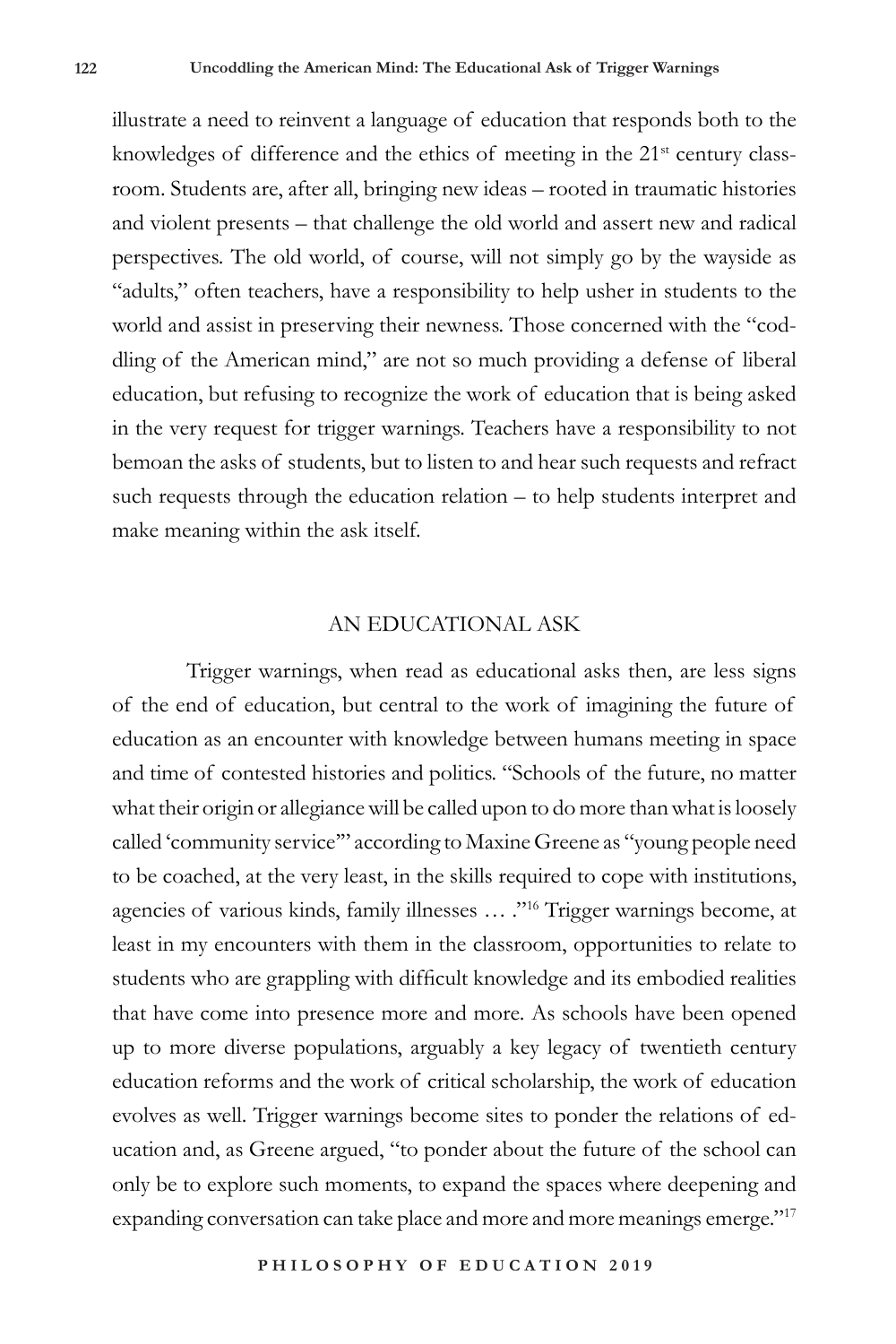Moving to the side of hyperbole and journalistic flair that situate students as fragile "snowflakes," I ask, how are trigger warnings signs of an emerging and reimagined educational project that students are asking to join and re-orient?

Biesta offered some building blocks for such a project with the hope that the language he proposed "may function as critical reminders that education is, can be, and should be about something else and something more than what the learning managers, the learning facilitators, and the technicians of the new language of learning may want us to believe."<sup>18</sup> The building blocks of language assist in the work of designing education. After all, as Biesta articulated, "the language or languages we have available to speak about education determine to a large extent what can be said and done, and thus what cannot be said and done."19 As contemporary educators, students, and scholars grapple with the concept of trigger warnings – pedagogically, curricularly, emotionally, administratively – can a language of education assist in making sense of and attend to the educational realities that trigger warnings are a component? Language – the words and concepts we use to shape, frame, and build the world – is central to how we are able to educate. In utilizing Biesta's proposed language, I seek to move away from the rhetorically heightened discussions on trigger warnings – discussions that often draw on extreme cases – to think educationally about the work "triggers" ask amidst educational relations in their everydayness, not defined by snowflakes and emotional fragility – language that delegitimizes the ask being made.

# THREE COMPONENTS TO A LANGUAGE OF EDUCATION

Biesta articulated three particular components to this new language: trust without ground, transcendental violence, and responsibility without knowledge. I summarize each of these briefly to utilize them as the foundation of thinking through trigger warnings as educational asks. I build on his initial building blocks to explore an educational project that attends to student becoming, expanding knowledges, and teacher responsibility encapsulated by the trigger warning. Such a project has risks as it wades into a politically fraught issue in the "here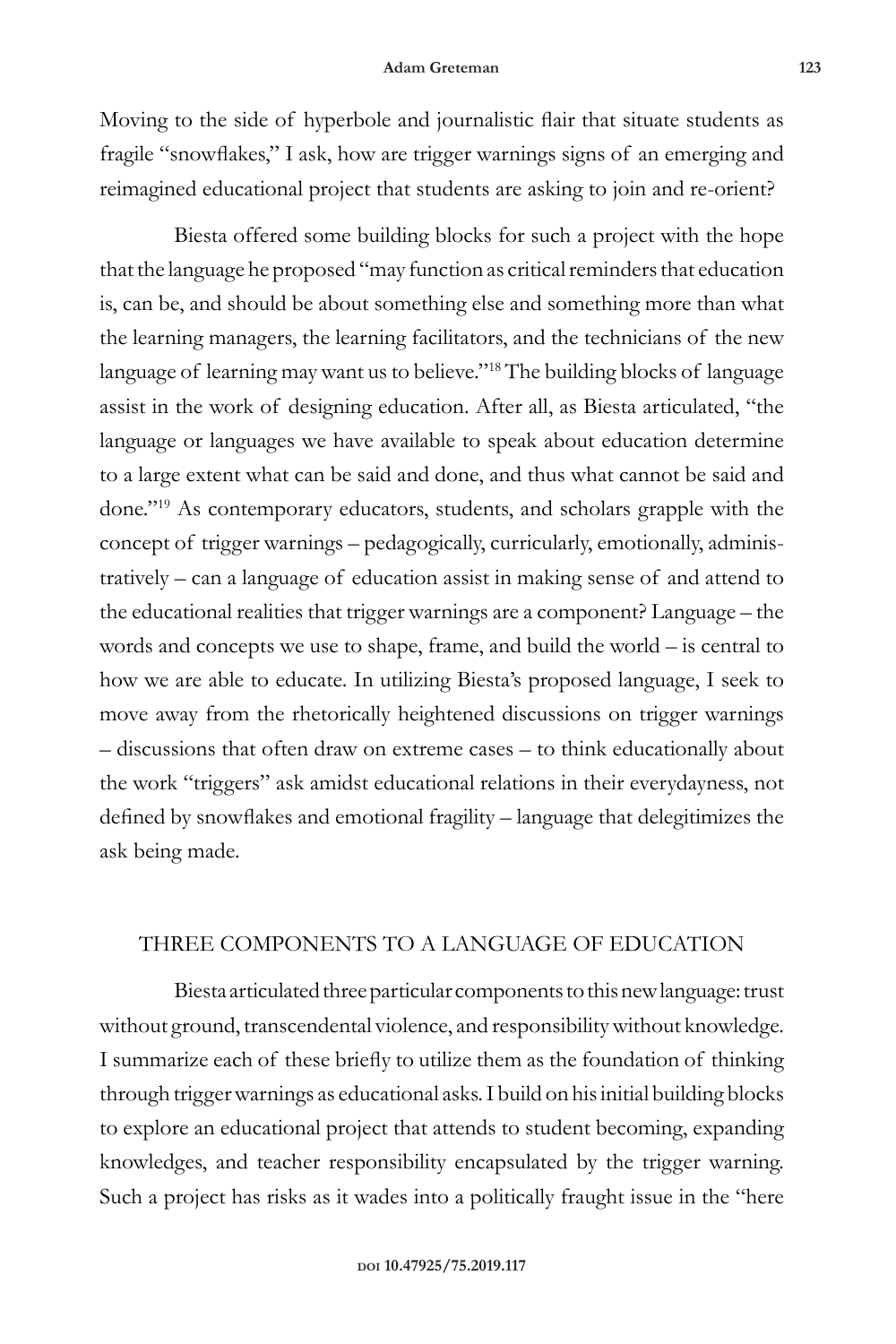and now" of schools, but my hope is to do justice to this educational issue within and through the work of education as opposed to the more prevalent therapeutic and political discourses. When trigger warnings are framed by and around, for instance, politics, they are devoid of education. After all, as Hannah Arendt noted "education can play no part in politics, because in politics, we always have to deal with those who are already educated."20 With trigger warnings, students are making an educational ask of adults – who are positioned as educated, those who "know" more by being adults, to join the world – a world students did not create – but one they seek to make anew.

The components to a language of education proposed by Biesta are provocative, in that they provoke readers to contemplate language that is outside the usual language used in education such as "standards" and "accountability," "assessment" and "annual yearly progress," or "competition" and "consumers." I utilize Biesta's work with pre-service teachers and engage the ways these three components provoke students; often initially their skepticism and later their own experimentation with how Biesta's language of education expands their thinking and practice – extending how they think about and through educational relations. My suspicion in talking with students is that the language of education disrupts the comfort they more easily understand and have experienced around "learning." While they could critique abstractly this language of learning, particularly its relationship with economic ideas of education, it was more challenging to imagine and try out alternative ways to talk about and frame the work of education in their material realities.

For Biesta "trust" was the first component of building a language of education. The language of learning, more often than not, organizes learning in rather simple, easily defined ways that are predictable and carefully set out. Yet, in experience, learning always entails a risk – a risk that one will not learn what one hopes, that one will learn something different one did not realize one wanted to learn, or that one may learn something one wished one had not learned at all. Learning, as such, entails risk and therefore, "one of the constituents of the educational relationship and of education itself is trust."21 In education, notably learning, one does not and cannot know in advance what one will learn,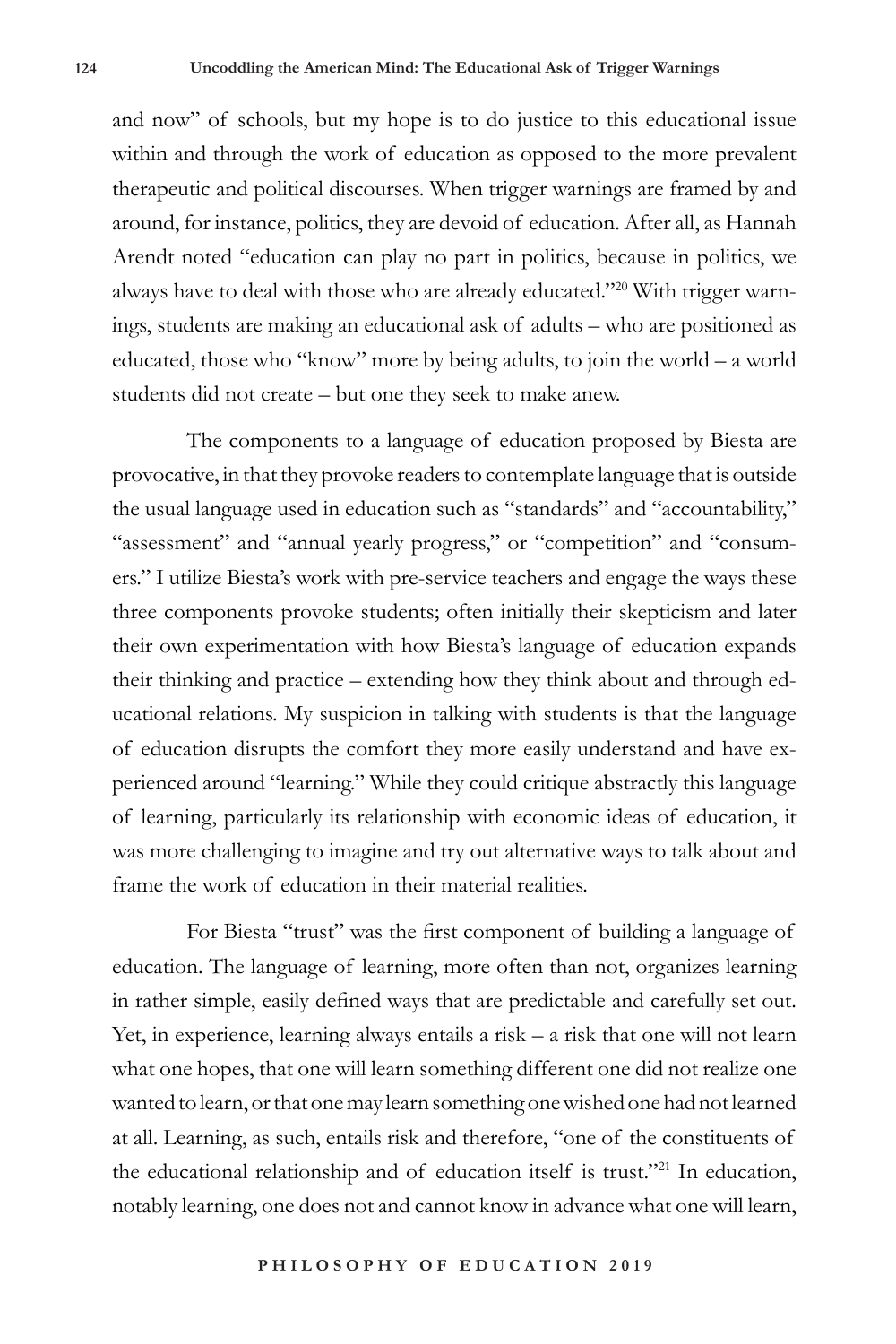requiring that one trust the process and those one is in relationship with in the process, notably teachers. "Trust is," for Biesta, "by its very nature without ground, because if one's trust were grounded, that is, if one would know what was going to happen or how the person you have put your trust in the would act and respond, trust would no longer be needed."<sup>22</sup> Trust is needed, but it is not a blind trust. Rather, it is a "trust without ground" that recognizes the risk always present within the work of education that cannot always and everywhere be calculated.

Critics of trigger warnings note the ways such requests seek to deny the risks of learning by limiting what can be said and/or expressed. Yet, such an interpretation of the ask assumes that students fully understand the complexities of what they are asking. It assumes that teachers are engaging students who are already educated, as opposed to students working to join and intervene in the world they inhabit. To deny the educational ask of trigger warnings by bemoaning students as fragile, fails to not only recognize the trust that students place in teachers with the ask, but also fails to trust students that they make such asks from a generous and educational space.

Related to this, learning and its risks ask that we reframe "learning" to the side of its possessive metaphors to "see learning as a reaction to a disturbance, as an attempt to reorganize or reintegrate as a result of disintegration."<sup>23</sup> Learning is responding to difference, to challenges, and the ways such work assists us in "coming into presence."24 "To come into presence means to come into presence in a social and intersubjective world, a world we share with others who are not like us."<sup>25</sup> Allowing for the idea that education is concerned with subjectivity or "coming into presence" asks that there is attention given to difference and the unpleasantness and difficulty that is involved. For Biesta, this suggests that education involves experiences of transcendental violence. "It is violent," he argued, "in that it doesn't leave individuals alone, in that it asks difficult questions and creates difficult situations."26 Transcendental violence, as such, opens up the necessary space to recognize the difficulty of becoming a subject within the social world amongst subjects – people – that are different and the ways such difference unsettles and undoes.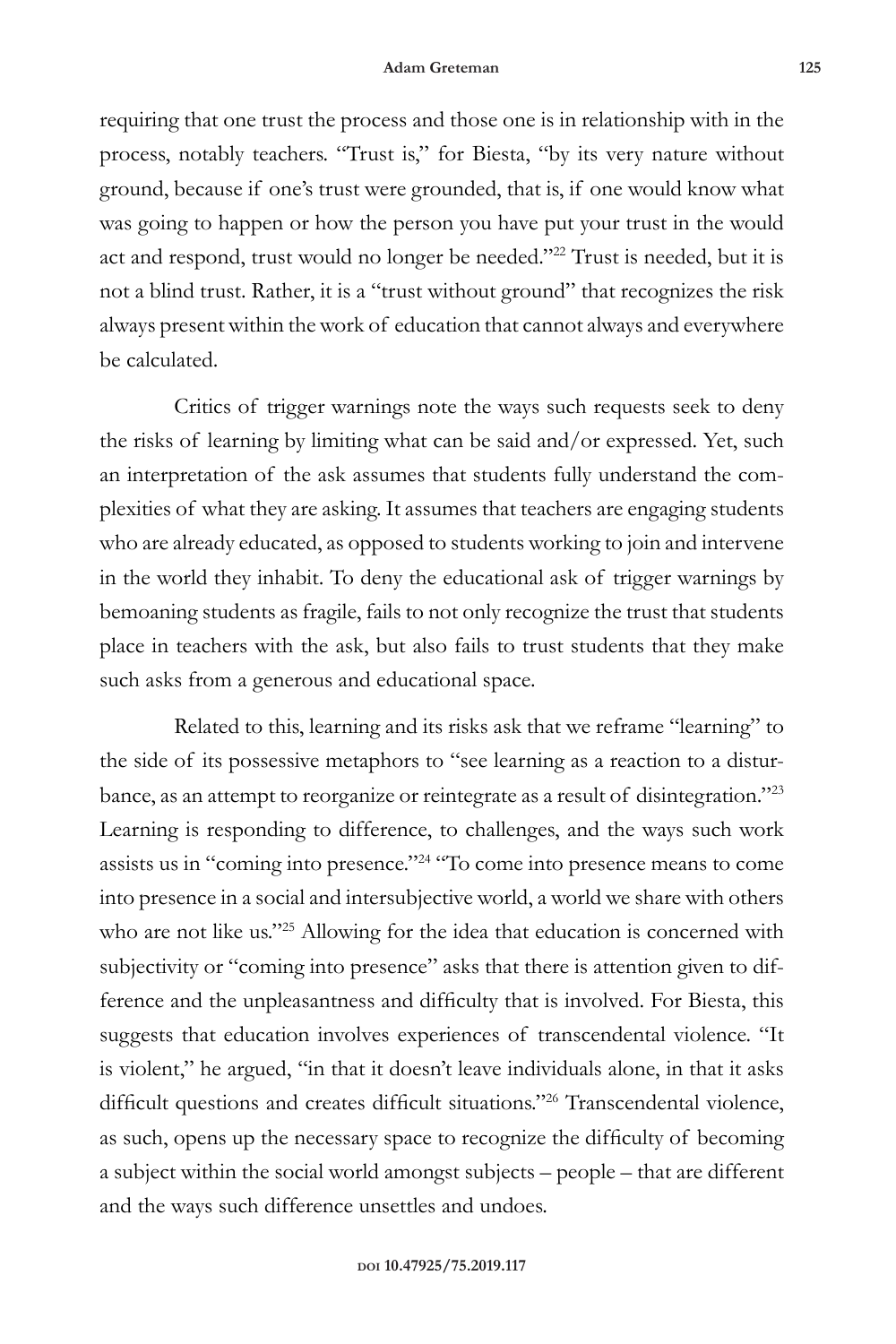The risks entailed in education – risks that one learns "something" and do so in relation to difference as one becomes a subject oneself – illustrate that teachers within such a framework carry immense responsibility. This is not merely being responsible for meeting the needs of one's students or transmitting the necessary information, rather, as Biesta argued:

> If teaching is about creating opportunities for the students to come into presence, if it is about asking difficult questions, then it becomes clear that the first responsibility of the teacher is a responsibility for the subjectivity of the student, for that which allows the student to be a unique singular being.<sup>27</sup>

Such responsibility, however, is without knowledge. Knowing assumes that one knows what will come or what one is being responsible for. In the midst of difficulty and coming into presence though, knowledge becomes a technology applied in an attempt to make known the "strangeness" of education. As such it is without knowledge that responsibility emerges.

Across these three components, Biesta illuminates the importance of the teacher. Outside of the language of learning that rests on simplified ideas and eschews risk, Biesta's alternative language re-invigorates the possibilities of teaching and what teachers could do within their role. "To expose students, learners, to otherness and difference and to challenge them to respond," as Biesta concluded, "is therefore one of the most basic tasks for teachers and educators."28 Teachers' professional judgment is put back into the central mix in Biesta's language, not at the expense of students or knowledge but as vital to the work of education, as a relational enterprise.<sup>29</sup> With Biesta's concept of "responsibility without knowledge," teachers are on the front-lines of engaging the myriad issues trigger warnings bring to the educational encounter for the student making the ask and their peers. How teachers interpret the educational ask of trigger warnings matters and it matters that such interpretations engage languages of education tied to our contemporary moment.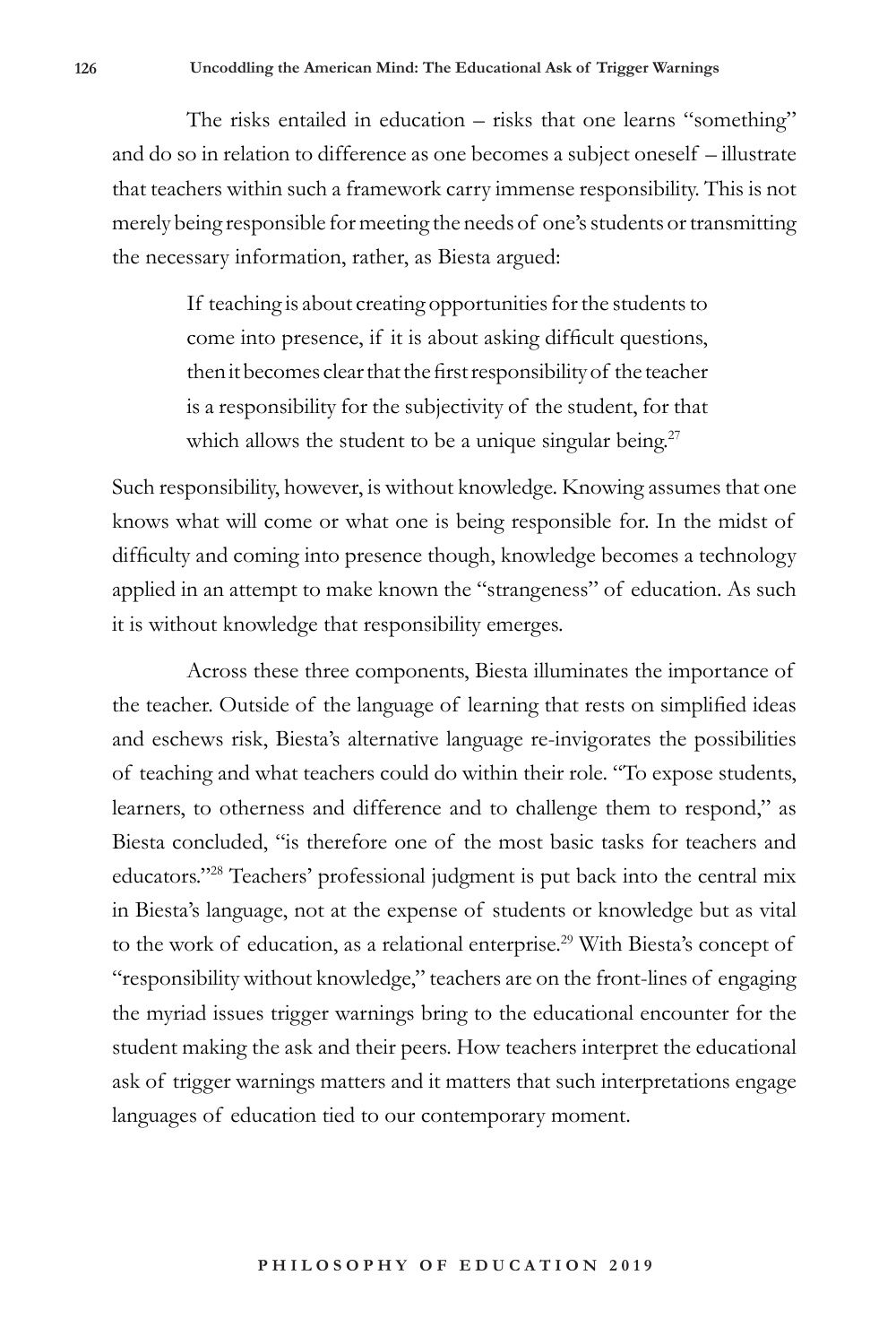### BEYOND CODDLING

In the midst of a different moment, George Counts argued that "education as a force for social regeneration must march hand in hand with the living and creative forces of the social order."30 Trigger warnings – if understood through a language of education – are responding to the contemporary realities of living in the world that are implicated in histories that have invariably impacted different student populations in complicated ways. Trigger warnings, in my interpretation, are not simply an ask immediately embraced, but utilized to create conversations about how the rise of trigger warnings is responding to contemporary educational needs and realities. Decades of critical scholarship have not merely sought to coddle minds and protect students, but to help cultivate new expansive modes of interpretation and new intellectual projects that build on the old to create the new. For Michael Oakeshott, writing at the beginning of the 1960's, amidst still different "interesting" conditions, argued:

> Education properly speaking, is an initiation into the skill and partnership of this conversation in which we learn to recognize the voices, to distinguish the proper occasions of utterance, and in which we acquire the intellectual and moral habits appropriate to conversations. And it is this conversation which, in the end, gives place and character to every human activity and utterance.<sup>31</sup>

In my experience trigger warnings have been positioned within political discourses, which assume a relationship between educated subjects. Yet, students in schools are in the midst of their educations. In asking for trigger warnings, students are seeking to more fully join the conversations – bringing in their own knowledges and seeking to join, extend, and critique older forms of knowledge – but in a way that also attends to the impact such conversations have on the embodied experience. This ask is central to the work of education and such work entails risk, trust, and responsibility. The educational ask of trigger warnings is not an ask seeking to ignore truth or knowledge, but an ask implicating the relational realities of education; relations that include the content, the student, and the teacher working in and through information that has been fragmented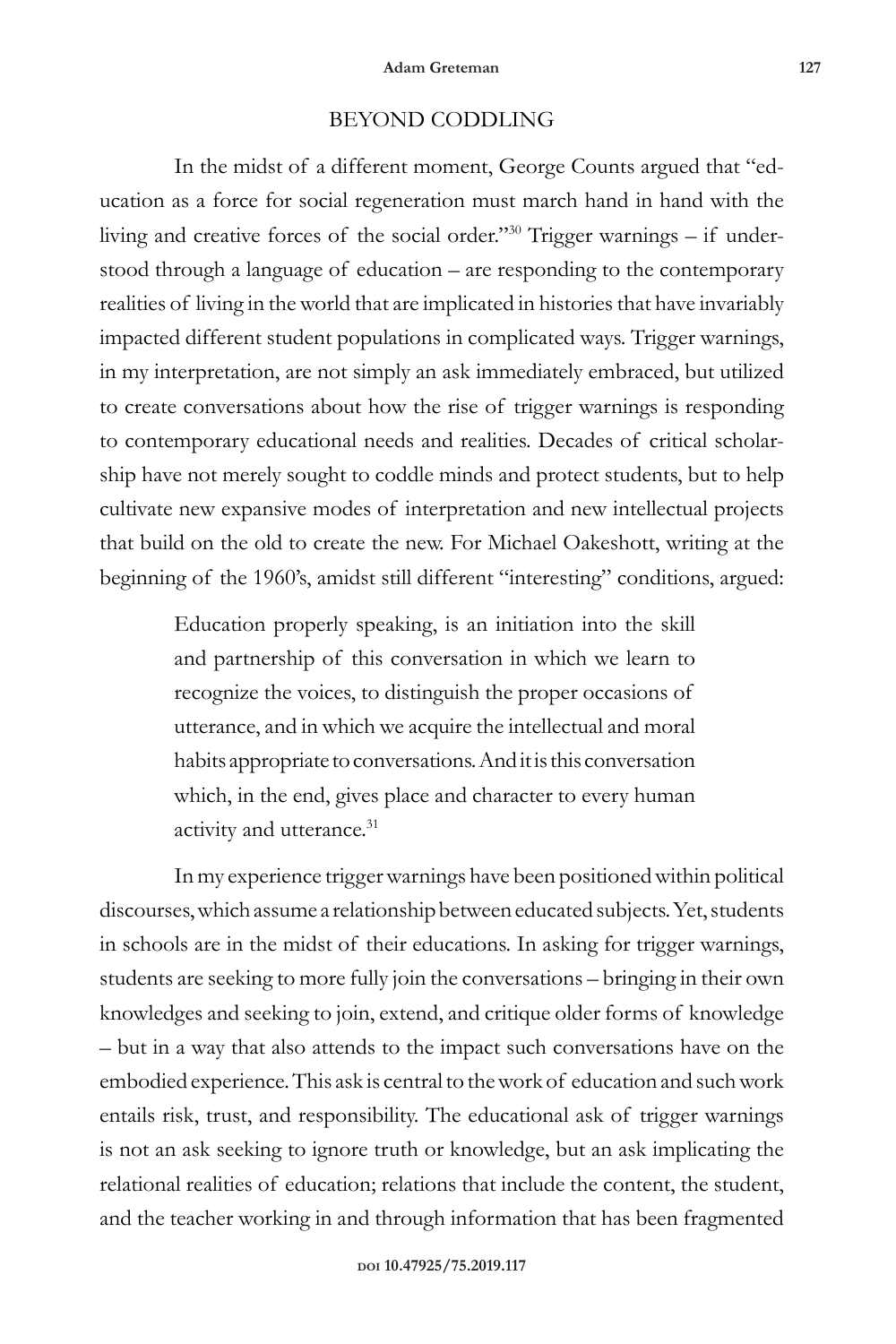by, in the best sense, the proliferation of knowledges from the margins.

As students enter the old world via educational institutions with new methods and knowledges, so too do they enter with educational asks that attend to the need to change what happens within educational relations. For Maxine Greene, "The multiplication of dissonant voices and the proliferation of what used to be called 'antisocial' sub-cultures, the languages, the costumes, the symbolic codes and gestures, cannot be denied their reality nor their intrusive power."32 Trigger warnings, far from coddling the American mind, are a tool, as yet fully formed, that attempts to uncoddle the American mind from its pasts so often romanticized or held onto, instead of revised and reimagined for twenty-first century relations that are more expansive and require new ways of becoming a subject. They intrude on existing power relations to think elsewhere and become differently within and through education.

2 Ibid., 58

3 Ibid.

<sup>1</sup> Gert Biesta, "Against Learning: Reclaiming a Language for Education in an Age of Learning," *Nordisk Pedagogik* 25, 54-66.

<sup>4</sup> Charles Bingham, *Authority is Relational: Rethinking Educational Empowerment* (Albany, NY: SUNY Press, 2009).

<sup>5</sup> Greg Lukianoff & Jonathan Haidt, *The Coddling of the American Mind: How Good Intentions and Bad Ideas are Setting Up a Generation for Failure* (New York, NY: Penguin Press, 2018).

<sup>6</sup> Greg Lukianoff & Jonathan Haidt, "The Coddling of the American Mind," *The Atlantic,* September 2015.

<sup>7</sup> Arthur Bestor, *Educational Wastelands: The Retreat from Learning in our Public Schools*  (Urban, IL: University of Illinois Press, 1953).

<sup>8</sup> Ibid., 27.

<sup>9</sup> Ibid., 21.

<sup>10</sup> Ibid., 10.

<sup>11</sup> Ibid., 18.

<sup>12</sup> Ibid., 10.

<sup>13</sup> Ibid., 19.

<sup>14</sup> See, for instance, Nel Noddings, *Caring: A Feminine Approach to Ethics and Moral Education* (Berkeley, CA: University of California Press, 1984); Nathan Snaza & John Weaver, eds. *Posthumanism and Educational Research* (New York, NY: Routledge, 2016); William Spanos, *End of Education: Toward Posthumanism* (Minneapolis, MN: University